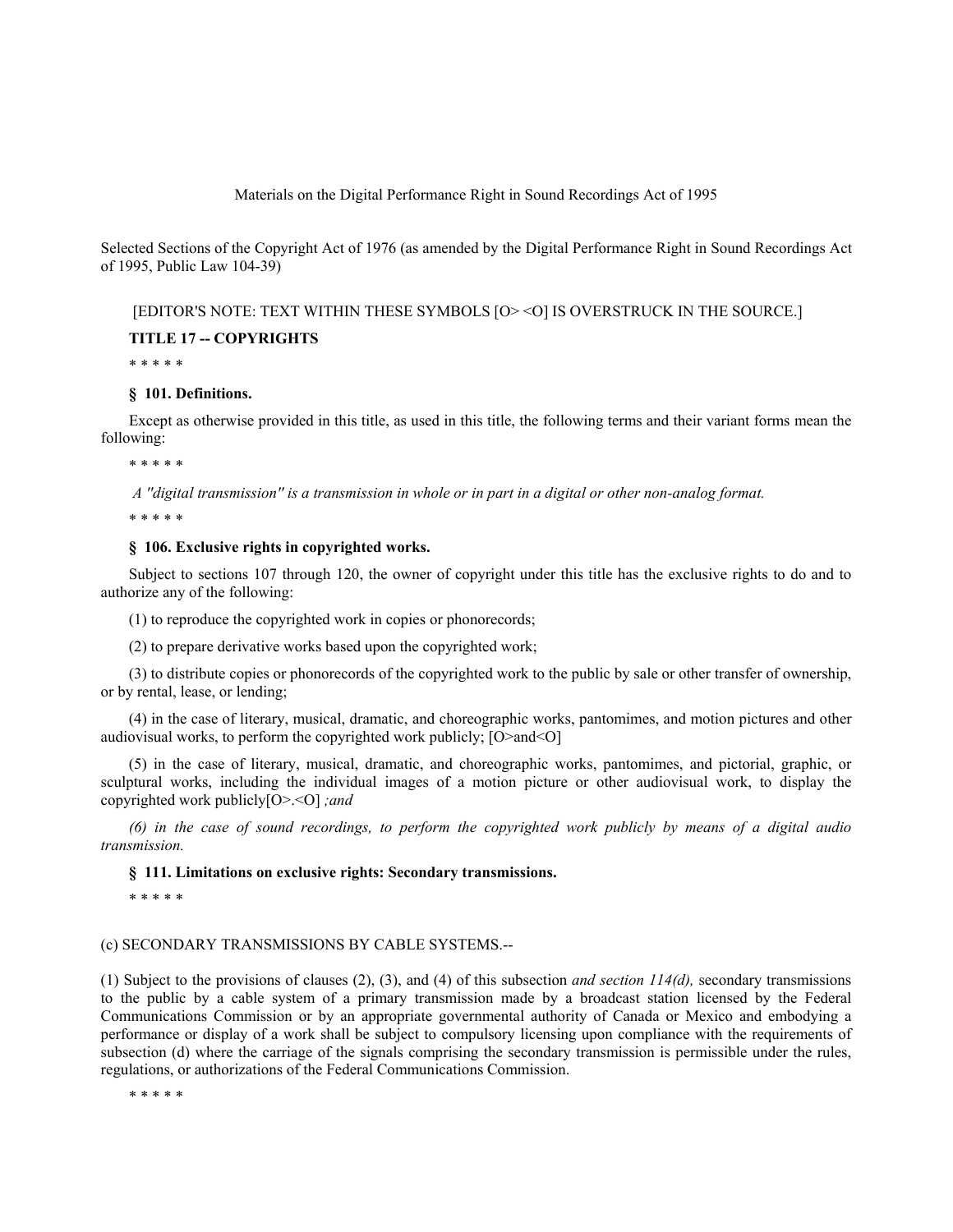#### **§ 114. Scope of exclusive rights in sound recordings.**

(a) The exclusive rights of the owner of copyright in a sound recording are limited to the rights specified by clauses (1), (2), [O>and (3)<O] *(3) and (6)* of section 106, and do not include any right of performance under section 106(4).

(b) The exclusive right of the owner of copyright in a sound recording under clause (1) of section 106 is limited to the right to duplicate the sound recording in the form of [O>phonorecords, or of copies of motion pictures and other audiovisual works,<O] *phonorecords or copies* that directly or indirectly recapture the actual sounds fixed in the recording. The exclusive right of the owner of copyright in a sound recording under clause (2) of section 106 is limited to the right to prepare a derivative work in which the actual sounds fixed in the sound recording are rearranged, remixed, or otherwise altered in sequence or quality. The exclusive rights of the owner of copyright in a sound recording under clauses (1) and (2) of section 106 do not extend to the making or duplication of another sound recording that consists entirely of an independent fixation of other sounds, even though such sounds imitate or simulate those in the copyrighted sound recording. The exclusive rights of the owner of copyright in a sound recording under clauses (1), (2), and (3) of section 106 do not apply to sound recordings included in educational television and radio programs (as defined in section 397 of title 47) distributed or transmitted by or through public broadcasting entities (as defined by section 118(g)): *Provided,* That copies or phonorecords of said programs are not commercially distributed by or through public broadcasting entities to the general public.

(c) This section does not limit or impair the exclusive right to perform publicly, by means of a phonorecord, any of the works specified by section 106(4).

[O>(d) On January 3, 1978, the Register of Copyrights, after consulting with representatives of owners of copyrighted materials, representatives of the broadcasting, recording, motion picture, entertainment industries, and arts organizations, representatives of organized labor and performers of copyrighted materials, shall submit to the Congress a report setting forth recommendations as to whether this section should be amended to provide for performers and copyright owners of copyrighted material any performance rights in such material. The report should describe the status of such rights in foreign countries, the views of major interested parties, and specific legislative or other recommendations, if any.<O]

*(d) LIMITATIONS ON EXCLUSIVE RIGHT.--Notwithstanding the provisions of section 106(6)--*

*(1) EXEMPT TRANSMISSIONS AND RETRANSMISSIONS.--The performance of a sound recording publicly by means of a digital audio transmission, other than as a part of an interactive service, is not an infringement of section 106(6) if the performance is part of--*

*(A)(i) a nonsubscription transmission other than a retransmission;*

*(ii) an initial nonsubscription retransmission made for direct reception by members of the public of a prior or simultaneous incidental transmission that is not made for direct reception by members of the public; or*

*(iii) a nonsubscription broadcast transmission;*

*(B) a retransmission of a nonsubscription broadcast transmission:* Provided, *That, in the case of a retransmission of a radio station's broadcast transmission--*

*(i) the radio station's broadcast transmission is not willfully or repeatedly retransmitted more than a radius of 150 miles from the site of the radio broadcast transmitter, however--*

*(I) the 150 mile limitation under this clause shall not apply when a nonsubscription broadcast transmission by a radio station licensed by the Federal Communications Commission is retransmitted on a nonsubscription basis by a terrestrial broadcast station, terrestrial translator, or terrestrial repeater licensed by the Federal Communications Commission; and*

*(II) in the case of a subscription retransmission of a nonsubscription broadcast retransmission covered by subclause (I), the 150 mile radius shall be measured from the transmitter site of such broadcast retransmitter;*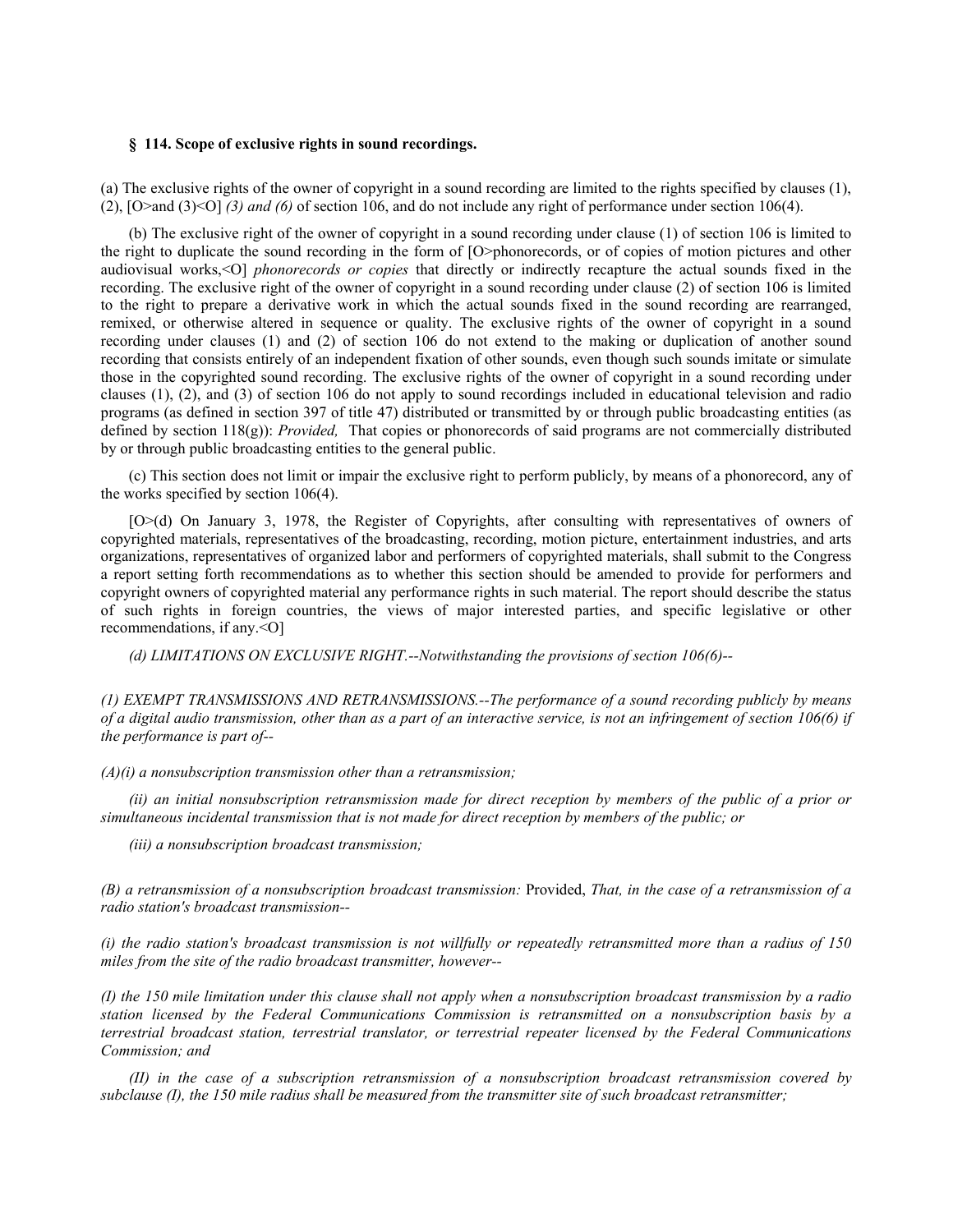*(ii) the retransmission is of radio station broadcast transmissions that are--*

*(I) obtained by the retransmitter over the air;*

*(II) not electronically processed by the retransmitter to deliver separate and discrete signals; and*

*(III) retransmitted only within the local communities served by the retransmitter;*

*(iii) the radio station's broadcast transmission was being retransmitted to cable systems (as defined in section 111(f)) by a satellite carrier on January 1, 1995, and that retransmission was being retransmitted by cable systems as a separate and discrete signal, and the satellite carrier obtains the radio station's broadcast transmission in an analog format:*  Provided, *That the broadcast transmission being retransmitted may embody the programming of no more than one radio station; or*

*(iv) the radio station's broadcast transmission is made by a noncommercial educational broadcast station funded on or after January 1, 1995, under section 396(k) of the Communications Act of 1934 (47 U.S.C. 396(k)), consists solely of noncommercial educational and cultural radio programs, and the retransmission, whether or not simultaneous, is a nonsubscription terrestrial broadcast retransmission; or*

*(C) a transmission that comes within any of the following categories--*

*(i) a prior or simultaneous transmission incidental to an exempt transmission, such as a feed received by and then retransmitted by an exempt transmitter:* Provided, *That such incidental transmissions do not include any subscription transmission directly for reception by members of the public;*

*(ii) a transmission within a business establishment, confined to its premises or the immediately surrounding vicinity;*

*(iii) a retransmission by any retransmitter, including a multichannel video programming distributor as defined in section 602(12) of the Communications Act of 1934 (47 U.S.C. 522(12)), of a transmission by a transmitter licensed to publicly perform the sound recording as a part of that transmission, if the retransmission is simultaneous with the licensed transmission and authorized by the transmitter; or*

*(iv) a transmission to a business establishment for use in the ordinary course of its business:* Provided, *That the business recipient does not retransmit the transmission outside of its premises or the immediately surrounding vicinity, and that the transmission does not exceed the sound recording performance complement. Nothing in this clause shall limit the scope of the exemption in clause (ii).*

*(2) SUBSCRIPTION TRANSMISSIONS.--In the case of a subscription transmission not exempt under subsection (d)(1), the performance of a sound recording publicly by means of a digital audio transmission shall be subject to statutory licensing, in accordance with subsection (f) of this section, if--*

*(A) the transmission is not part of an interactive service;*

*(B) the transmission does not exceed the sound recording performance complement;*

*(C) the transmitting entity does not cause to be published by means of an advance program schedule or prior announcement the titles of the specific sound recordings or phonorecords embodying such sound recordings to be transmitted;*

*(D) except in the case of transmission to a business establishment, the transmitting entity does not automatically and intentionally cause any device receiving the transmission to switch from one program channel to another; and*

*(E) except as provided in section 1002(e) of this title, the transmission of the sound recording is accompanied by the information encoded in that sound recording, if any, by or under the authority of the copyright owner of that sound*  recording, that identifies the title of the sound recording, the featured recording artist who performs on the sound *recording, and related information, including information concerning the underlying musical work and its writer.*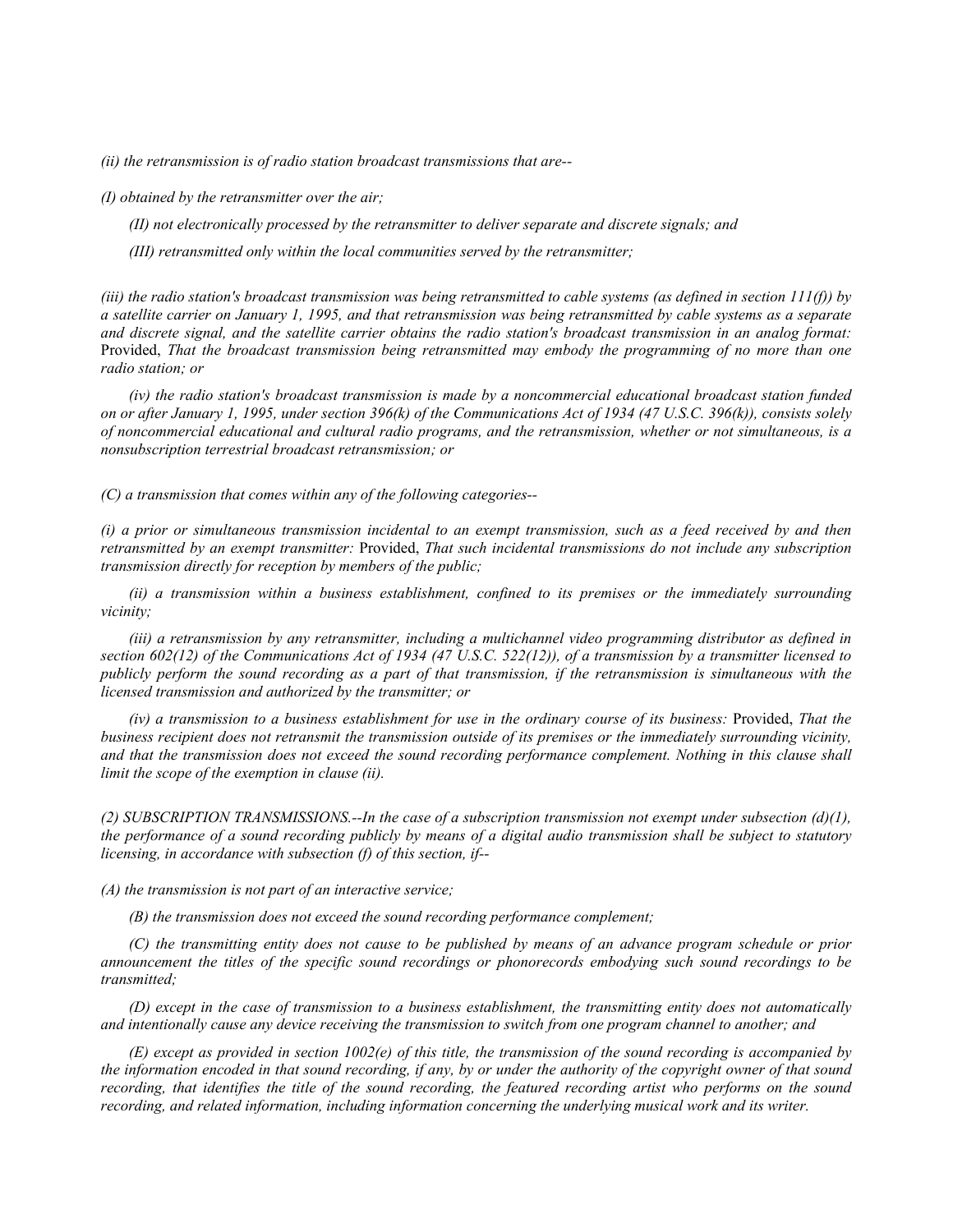# *(3) LICENSES FOR TRANSMISSIONS BY INTERACTIVE SERVICES.--*

*(A) No interactive service shall be granted an exclusive license under section 106(6) for the performance of a sound recording publicly by means of digital audio transmission for a period in excess of 12 months, except that with respect to an exclusive license granted to an interactive service by a licensor that holds the copyright to 1,000 or fewer sound recordings, the period of such license shall not exceed 24 months:* Provided, *however, That the grantee of such exclusive license shall be ineligible to receive another exclusive license for the performance of that sound recording for a period of 13 months from the expiration of the prior exclusive license.*

*(B) The limitation set forth in subparagraph (A) of this paragraph shall not apply if--*

*(i) the licensor has granted and there remain in effect licenses under section 106(6) for the public performance of sound recordings by means of digital audio transmission by at least 5 different interactive services:* Provided, *however, That*  each such license must be for a minimum of 10 percent of the copyrighted sound recordings owned by the licensor that *have been licensed to interactive services, but in no event less than 50 sound recordings; or*

*(ii) the exclusive license is granted to perform publicly up to 45 seconds of a sound recording and the sole purpose of the performance is to promote the distribution or performance of that sound recording.*

*(C) Notwithstanding the grant of an exclusive or nonexclusive license of the right of public performance under section 106(6), an interactive service may not publicly perform a sound recording unless a license has been granted for the public performance of any copyrighted musical work contained in the sound recording:* Provided, *That such license to publicly perform the copyrighted musical work may be granted either by a performing rights society representing the copyright owner or by the copyright owner.*

*(D) The performance of a sound recording by means of a retransmission of a digital audio transmission is not an infringement of section 106(6) if--*

*(i) the retransmission is of a transmission by an interactive service licensed to publicly perform the sound recording to a particular member of the public as part of that transmission; and*

*(ii) the retransmission is simultaneous with the licensed transmission, authorized by the transmitter, and limited to that particular member of the public intended by the interactive service to be the recipient of the transmission.*

*(E) For the purposes of this paragraph--*

*(i) a ''licensor'' shall include the licensing entity and any other entity under any material degree of common ownership, management, or control that owns copyrights in sound recordings; and*

*(ii) a ''performing rights society'' is an association or corporation that licenses the public performance of nondramatic musical works on behalf of the copyright owner, such as the American Society of Composers, Authors and Publishers, Broadcast Music, Inc., and SESAC, Inc.*

#### *(4) RIGHTS NOT OTHERWISE LIMITED.--*

*(A) Except as expressly provided in this section, this section does not limit or impair the exclusive right to perform a sound recording publicly by means of a digital audio transmission under section 106(6).*

*(B) Nothing in this section annuls or limits in any way--*

*(i) the exclusive right to publicly perform a musical work, including by means of a digital audio transmission, under section 106(4);*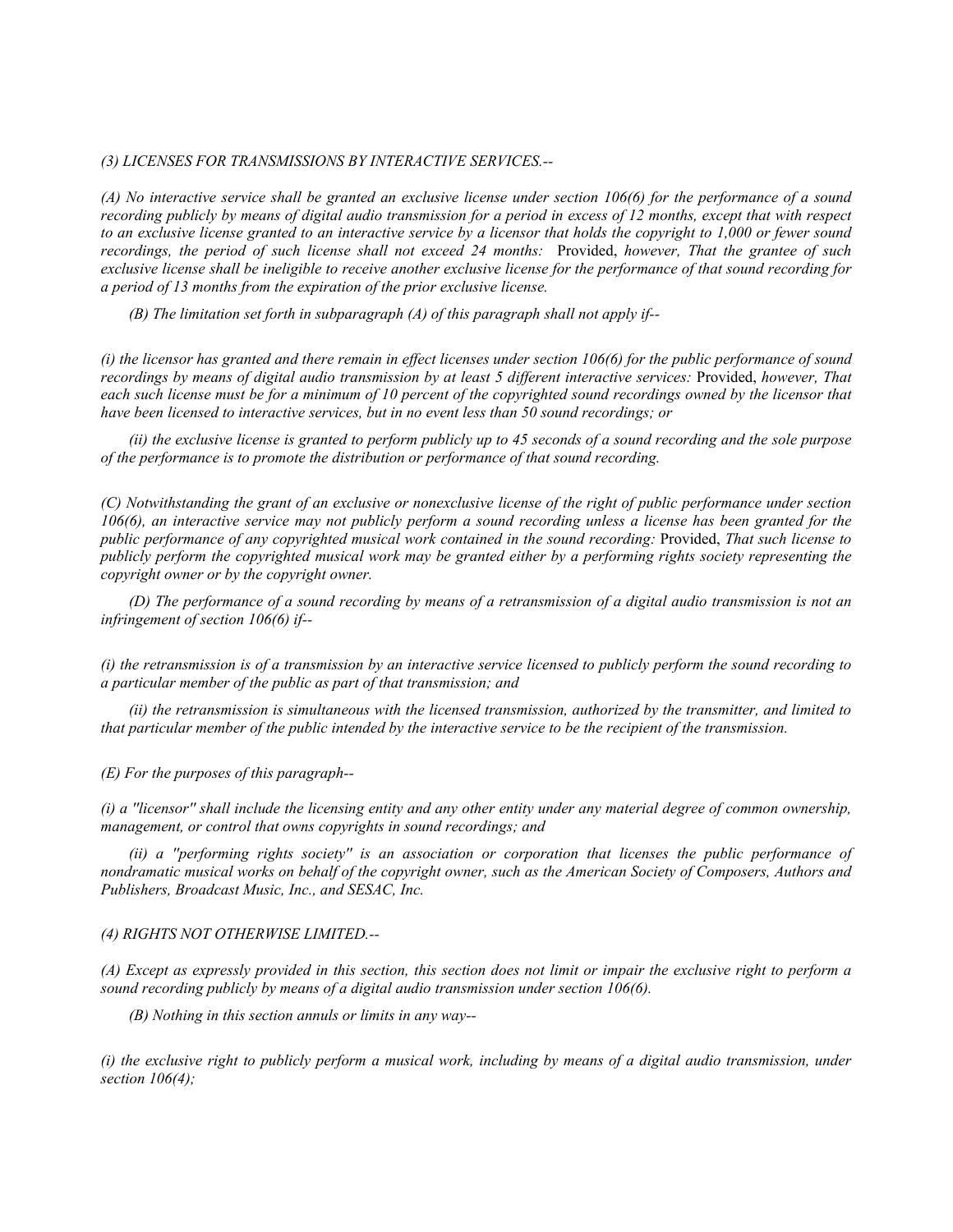*(ii) the exclusive rights in a sound recording or the musical work embodied therein under sections 106(1), 106(2) and 106(3); or*

*(iii) any other rights under any other clause of section 106, or remedies available under this title, as such rights or remedies exist either before or after the date of enactment of the Digital Performance Right in Sound Recordings Act of 1995.*

*(C) Any limitations in this section on the exclusive right under section 106(6) apply only to the exclusive right under section 106(6) and not to any other exclusive rights under section 106. Nothing in this section shall be construed to annul, limit, impair or otherwise affect in any way the ability of the owner of a copyright in a sound recording to exercise the rights under sections 106(1), 106(2) and 106(3), or to obtain the remedies available under this title pursuant to such rights, as such rights and remedies exist either before or after the date of enactment of the Digital Performance Right in Sound Recordings Act of 1995.*

# *(e) AUTHORITY FOR NEGOTIATIONS.--*

*(1) Notwithstanding any provision of the antitrust laws, in negotiating statutory licenses in accordance with subsection (f), any copyright owners of sound recordings and any entities performing sound recordings affected by this section may negotiate and agree upon the royalty rates and license terms and conditions for the performance of such sound recordings and the proportionate division of fees paid among copyright owners, and may designate common agents on a nonexclusive basis to negotiate, agree to, pay, or receive payments.*

*(2) For licenses granted under section 106(6), other than statutory licenses, such as for performances by interactive services or performances that exceed the sound recording performance complement--*

*(A) copyright owners of sound recordings affected by this section may designate common agents to act on their behalf to grant licenses and receive and remit royalty payments:* Provided, *That each copyright owner shall establish the royalty rates and material license terms and conditions unilaterally, that is, not in agreement, combination, or concert with other copyright owners of sound recordings; and*

*(B) entities performing sound recordings affected by this section may designate common agents to act on their behalf to obtain licenses and collect and pay royalty fees:* Provided, *That each entity performing sound recordings shall determine the royalty rates and material license terms and conditions unilaterally, that is, not in agreement, combination, or concert with other entities performing sound recordings.*

#### *(f) LICENSES FOR NONEXEMPT SUBSCRIPTION TRANSMISSIONS.--*

*(1) No later than 30 days after the enactment of the Digital Performance Right in Sound Recordings Act of 1995, the Librarian of Congress shall cause notice to be published in the Federal Register of the initiation of voluntary negotiation proceedings for the purpose of determining reasonable terms and rates of royalty payments for the activities specified by subsection (d)(2) of this section during the period beginning on the effective date of such Act and ending on December 31, 2000. Such terms and rates shall distinguish among the different types of digital audio transmission services then in operation. Any copyright owners of sound recordings or any entities performing sound recordings affected by this section may submit to the Librarian of Congress licenses covering such activities with respect to such sound recordings. The parties to each negotiation proceeding shall bear their own costs.*

*(2) In the absence of license agreements negotiated under paragraph (1), during the 60-day period commencing 6 months after publication of the notice specified in paragraph (1), and upon the filing of a petition in accordance with section 803(a)(1), the Librarian of Congress shall, pursuant to chapter 8, convene a copyright arbitration royalty panel to determine and publish in the Federal Register a schedule of rates and terms which, subject to paragraph (3), shall be binding on all copyright owners of sound recordings and entities performing sound recordings. In addition to the objectives set forth in section 801(b)(1), in establishing such rates and terms, the copyright arbitration royalty panel may consider the rates and terms for comparable types of digital audio transmission services and comparable circumstances under voluntary license agreements negotiated as provided in paragraph (1). The Librarian of Congress shall also establish requirements by which copyright owners may receive reasonable notice of the use of their sound*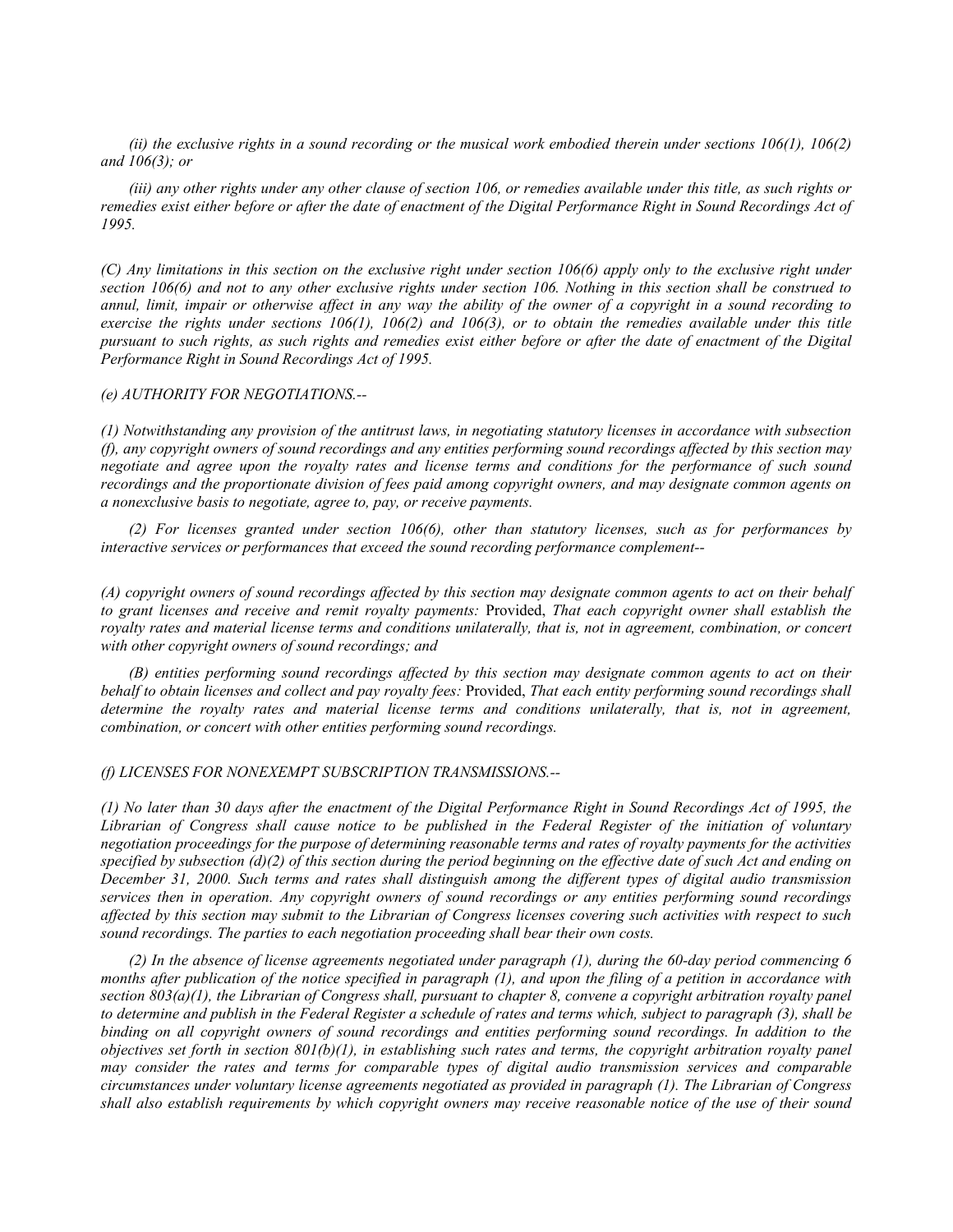*recordings under this section, and under which records of such use shall be kept and made available by entities performing sound recordings.*

*(3) License agreements voluntarily negotiated at any time between one or more copyright owners of sound recordings and one or more entities performing sound recordings shall be given effect in lieu of any determination by a copyright arbitration royalty panel or decision by the Librarian of Congress.*

*(4)(A) Publication of a notice of the initiation of voluntary negotiation proceedings as specified in paragraph (1) shall be repeated, in accordance with regulations that the Librarian of Congress shall prescribe--*

*(i) no later than 30 days after a petition is filed by any copyright owners of sound recordings or any entities performing sound recordings affected by this section indicating that a new type of digital audio transmission service on which sound recordings are performed is or is about to become operational; and*

*(ii) in the first week of January, 2000 and at 5-year intervals thereafter.*

*(B)(i) The procedures specified in paragraph (2) shall be repeated, in accordance with regulations that the Librarian of Congress shall prescribe, upon the filing of a petition in accordance with section 803(a)(1) during a 60 day period commencing--*

*(I) six months after publication of a notice of the initiation of voluntary negotiation proceedings under paragraph (1) pursuant to a petition under paragraph (4)(A)(i); or*

*(II) on July 1, 2000 and at 5-year intervals thereafter.*

*(ii) The procedures specified in paragraph (2) shall be concluded in accordance with section 802.*

*(5)(A) Any person who wishes to perform a sound recording publicly by means of a nonexempt subscription transmission under this subsection may do so without infringing the exclusive right of the copyright owner of the sound recording--*

*(i) by complying with such notice requirements as the Librarian of Congress shall prescribe by regulation and by paying royalty fees in accordance with this subsection; or*

*(ii) if such royalty fees have not been set, by agreeing to pay such royalty fees as shall be determined in accordance with this subsection.*

*(B) Any royalty payments in arrears shall be made on or before the twentieth day of the month next succeeding the month in which the royalty fees are set.*

*(g) PROCEEDS FROM LICENSING OF SUBSCRIPTION TRANSMISSIONS.--*

*(1) Except in the case of a subscription transmission licensed in accordance with subsection (f) of this section--*

*(A) a featured recording artist who performs on a sound recording that has been licensed for a subscription transmission shall be entitled to receive payments from the copyright owner of the sound recording in accordance with the terms of the artist's contract; and*

*(B) a nonfeatured recording artist who performs on a sound recording that has been licensed for a subscription transmission shall be entitled to receive payments from the copyright owner of the sound recording in accordance with the terms of the nonfeatured recording artist's applicable contract or other applicable agreement.*

*(2) The copyright owner of the exclusive right under section 106(6) of this title to publicly perform a sound recording by means of a digital audio transmission shall allocate to recording artists in the following manner its receipts from the*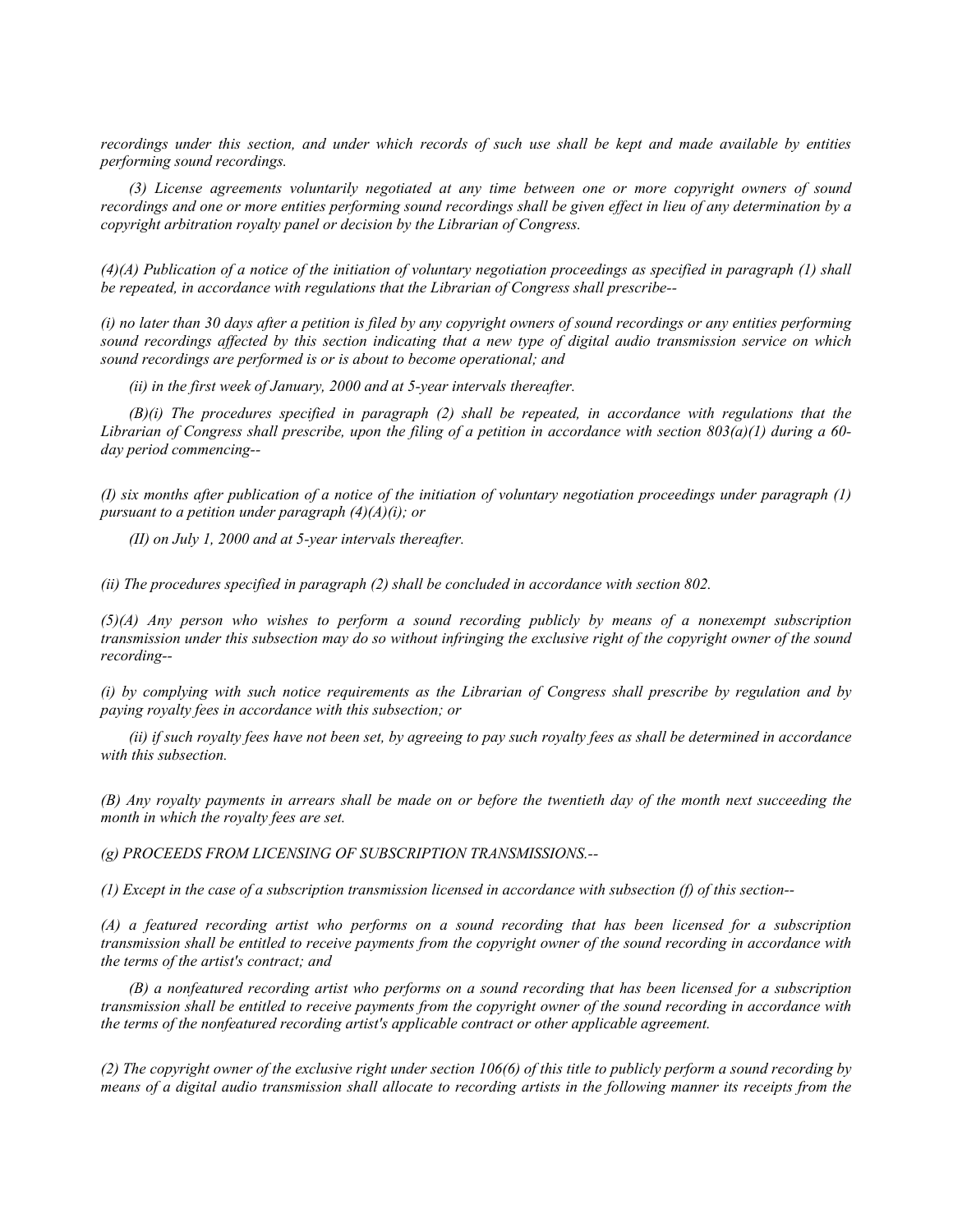*statutory licensing of subscription transmission performances of the sound recording in accordance with subsection (f) of this section:*

*(A) 2 1/2 percent of the receipts shall be deposited in an escrow account managed by an independent administrator jointly appointed by copyright owners of sound recordings and the American Federation of Musicians (or any successor entity) to be distributed to nonfeatured musicians (whether or not members of the American Federation of Musicians) who have performed on sound recordings.*

*(B) 2 1/2 percent of the receipts shall be deposited in an escrow account managed by an independent administrator jointly appointed by copyright owners of sound recordings and the American Federation of Television and Radio Artists (or any successor entity) to be distributed to nonfeatured vocalists (whether or not members of the American Federation of Television and Radio Artists) who have performed on sound recordings.*

*(C) 45 percent of the receipts shall be allocated, on a per sound recording basis, to the recording artist or artists featured on such sound recording (or the persons conveying rights in the artists' performance in the sound recordings).*

#### *(h) LICENSING TO AFFILIATES.--*

*(1) If the copyright owner of a sound recording licenses an affiliated entity the right to publicly perform a sound recording by means of a digital audio transmission under section 106(6), the copyright owner shall make the licensed sound recording available under section 106(6) on no less favorable terms and conditions to all bona fide entities that offer similar services, except that, if there are material differences in the scope of the requested license with respect to the type of service, the particular sound recordings licensed, the frequency of use, the number of subscribers served, or the duration, then the copyright owner may establish different terms and conditions for such other services.*

*(2) The limitation set forth in paragraph (1) of this subsection shall not apply in the case where the copyright owner of a sound recording licenses--*

#### *(A) an interactive service; or*

*(B) an entity to perform publicly up to 45 seconds of the sound recording and the sole purpose of the performance is to promote the distribution or performance of that sound recording.*

*(i) NO EFFECT ON ROYALTIES FOR UNDERLYING WORKS.--License fees payable for the public performance of sound recordings under section 106(6) shall not be taken into account in any administrative, judicial,or other governmental proceeding to set or adjust the royalties payable to copyright owners of musical works for the public performance of their works. It is the intent of Congress that royalties payable to copyright owners of musical works for the public performance of their works shall not be diminished in any respect as a result of the rights granted by section 106(6).*

*(j) DEFINITIONS.--As used in this section, the following terms have the following meanings:*

*(1) An ''affiliated entity'' is an entity engaging in digital audio transmissions covered by section 106(6), other than an interactive service, in which the licensor has any direct or indirect partnership or any ownership interest amounting to 5 percent or more of the outstanding voting or non-voting stock.*

*(2) A ''broadcast'' transmission is a transmission made by a terrestrial broadcast station licensed as such by the Federal Communications Commission.*

*(3) A ''digital audio transmission'' is a digital transmission as defined in section 101, that embodies the transmission of a sound recording. This term does not include the transmission of any audiovisual work.*

*(4) An ''interactive service'' is one that enables a member of the public to receive, on request, a transmission of a particular sound recording chosen by or on behalf of the recipient. The ability of individuals to request that particular sound recordings be performed for reception by the public at large does not make a service interactive. If an entity offers both interactive and non-interactive services (either concurrently or at different times), the non-interactive component shall not be treated as part of an interactive service.*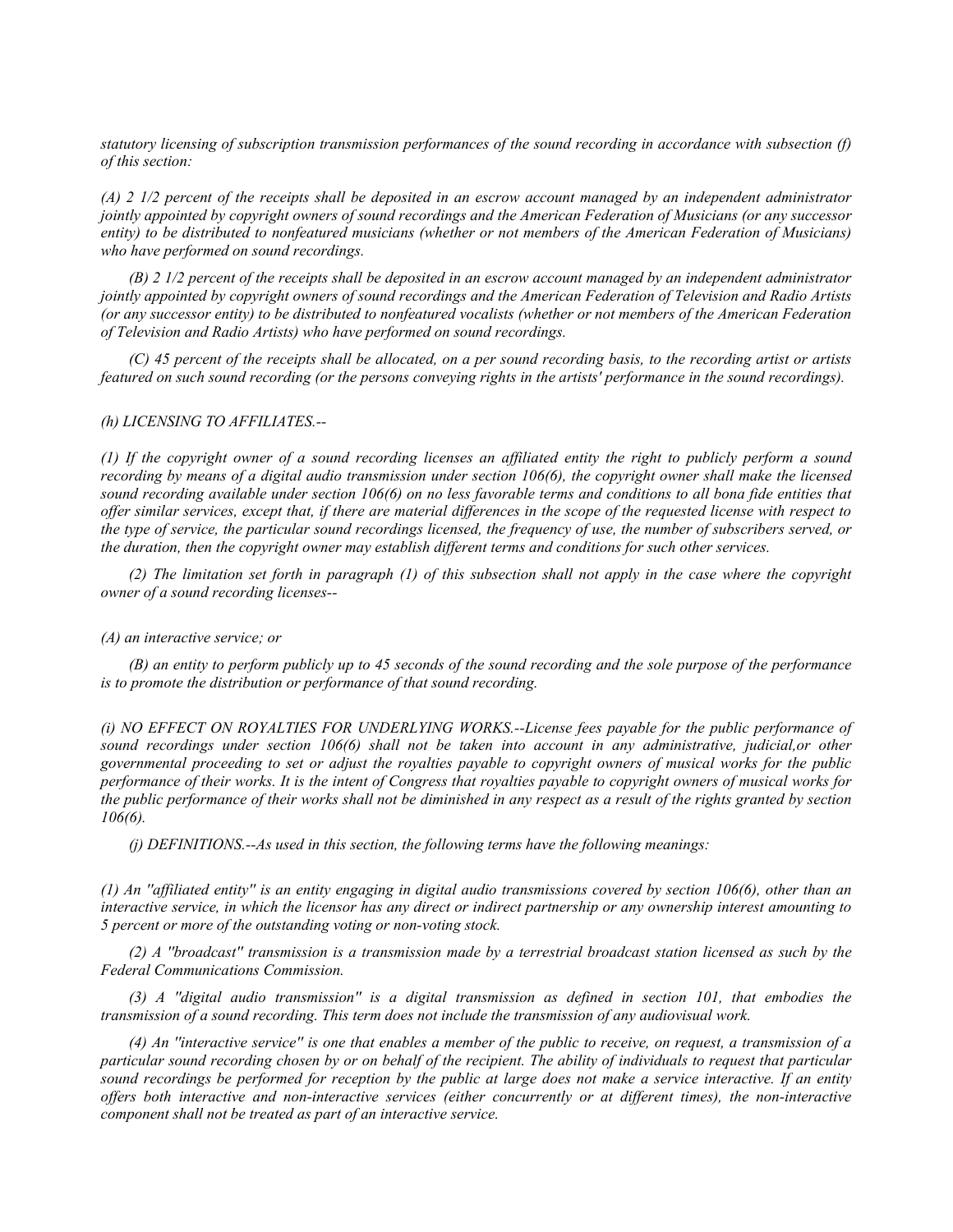*(5) A ''nonsubscription'' transmission is any transmission that is not a subscription transmission.*

*(6) A ''retransmission'' is a further transmission of an initial transmission, and includes any further retransmission of the same transmission. Except as provided in this section, a transmission qualifies as a ''retransmission'' only if it is simultaneous with the initial transmission. Nothing in this definition shall be construed to exempt a transmission that fails to satisfy a separate element required to qualify for an exemption under section 114(d)(1).*

*(7) The ''sound recording performance complement'' is the transmission during any 3-hour period, on a particular channel used by a transmitting entity, of no more than--*

*(A) 3 different selections of sound recordings from any one phonorecord lawfully distributed for public performance or sale in the United States, if no more than 2 such selections are transmitted consecutively; or*

*(B) 4 different selections of sound recordings--*

#### *(i) by the same featured recording artist; or*

*(ii) from any set or compilation of phonorecords lawfully distributed together as a unit for public performance or sale in the United States, if no more than three such selections are transmitted consecutively:*

Provided, *That the transmission of selections in excess of the numerical limits provided for in clauses (A) and (B) from multiple phonorecords shall nonetheless qualify as a sound recording performance complement if the programming of the multiple phonorecords was not willfully intended to avoid the numerical limitations prescribed in such clauses.*

*(8) A ''subscription'' transmission is a transmission that is controlled and limited to particular recipients, and for which consideration is required to be paid or otherwise given by or on behalf of the recipient to receive the transmission or a package of transmissions including the transmission.*

*(9) A ''transmission'' includes both an initial transmission and a retransmission.*

# **§ 115. Scope of exclusive rights in nondramatic musical works: Compulsory license for making and distributing phonorecords.**

In the case of nondramatic musical works, the exclusive rights provided by clauses (1) and (3) of section 106, to make and to distribute phonorecords of such works, are subject to compulsory licensing under the conditions specified by this section.

(a) AVAILABILITY AND SCOPE OF COMPULSORY LICENSE.--

(1) When phonorecords of a nondramatic musical work have been distributed to the public in the United States under the authority of the copyright owner,  $[O>$ any other person<orporal *any other person, including those who make phonorecords or digital phonorecord deliveries,* may, by complying with the provisions of this section, obtain a compulsory license to make and distribute phonorecords of the work. A person may obtain a compulsory license only if his or her primary purpose in making phonorecords is to distribute them to the public for private use, *including by means of a digital phonorecord delivery.* A person may not obtain a compulsory license for use of the work in the making of phonorecords duplicating a sound recording fixed by another, unless: (i) such sound recording was fixed lawfully; and (ii) the making of the phonorecords was authorized by the owner of copyright in the sound recording or, if the sound recording was fixed before February 15, 1972, by any person who fixed the sound recording pursuant to an express license from the owner of the copyright in the musical work or pursuant to a valid compulsory license for use of such work in a sound recording.

(2) A compulsory license includes the privilege of making a musical arrangement of the work to the extent necessary to conform it to the style or manner of interpretation of the performance involved, but the arrangement shall not change the basic melody or fundamental character of the work, and shall not be subject to protection as a derivative work under this title, except with the express consent of the copyright owner.

(b) NOTICE OF INTENTION TO OBTAIN COMPULSORY LICENSE.--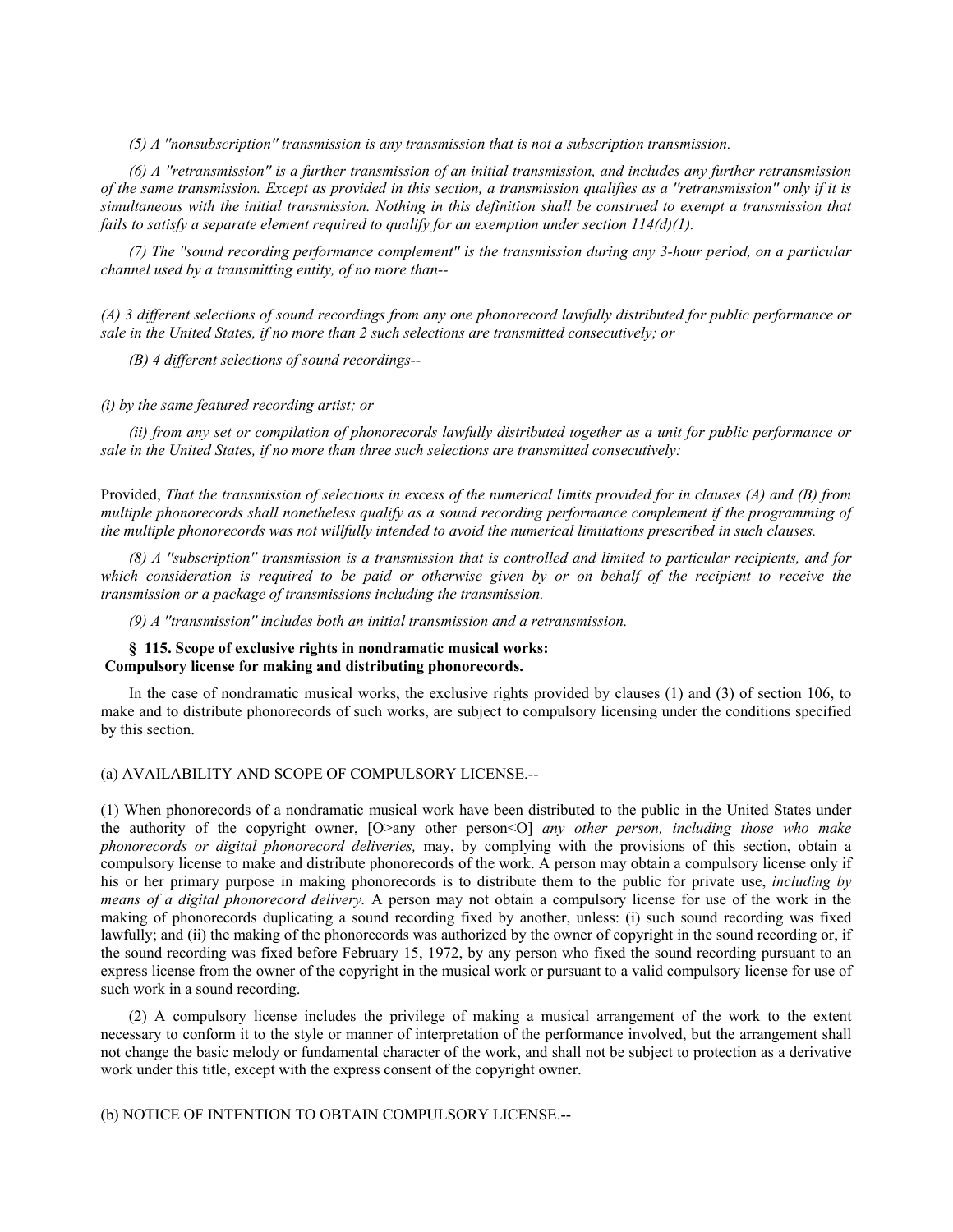(1) Any person who wishes to obtain a compulsory license under this section shall, before or within thirty days after making, and before distributing any phonorecords of the work, serve notice of intention to do so on the copyright owner. If the registration or other public records of the Copyright Office do not identify the copyright owner and include an address at which notice can be served, it shall be sufficient to file the notice of intention in the Copyright Office. The notice shall comply, in form, content, and manner of service, with requirements that the Register of Copyrights shall prescribe by regulation.

(2) Failure to serve or file the notice required by clause (1) forecloses the possibility of a compulsory license and, in the absence of a negotiated license, renders the making and distribution of phonorecords actionable as acts of infringement under section 501 and fully subject to the remedies provided by sections 502 through 506 and 509.

# (c) ROYALTY PAYABLE UNDER COMPULSORY LICENSE.--

(1) To be entitled to receive royalties under a compulsory license, the copyright owner must be identified in the registration or other public records of the Copyright Office. The owner is entitled to royalties for phonorecords made and distributed after being so identified, but is not entitled to recover for any phonorecords previously made and distributed.

(2) Except as provided by clause (1), the royalty under a compulsory license shall be payable for every phonorecord made and distributed in accordance with the license. For this purpose, *and other than as provided in paragraph (3),* a phonorecord is considered ''distributed'' if the person exercising the compulsory license has voluntarily and permanently parted with its possession. With respect to each work embodied in the phonorecord, the royalty shall be either two and three-fourths cents, or one-half of one cent per minute of playing time or fraction thereof, whichever amount is larger.

*(3)(A) A compulsory license under this section includes the right of the compulsory licensee to distribute or authorize the distribution of a phonorecord of a nondramatic musical work by means of a digital transmission which constitutes a digital phonorecord delivery, regardless of whether the digital transmission is also a public performance of the sound recording under section 106(6) of this title or of any nondramatic musical work embodied therein under section 106(4) of this title. For every digital phonorecord delivery by or under the authority of the compulsory licensee--*

*(i) on or before December 31, 1997, the royalty payable by the compulsory licensee shall be the royalty prescribed under paragraph (2) and chapter 8 of this title; and*

*(ii) on or after January 1, 1998, the royalty payable by the compulsory licensee shall be the royalty prescribed under subparagraphs (B) through (F) and chapter 8 of this title.*

*(B) Notwithstanding any provision of the antitrust laws, any copyright owners of nondramatic musical works and any persons entitled to obtain a compulsory license under subsection (a)(1) may negotiate and agree upon the terms and rates of royalty payments under this paragraph and the proportionate division of fees paid among copyright owners, and may designate common agents to negotiate, agree to, pay or receive such royalty payments. Such authority to negotiate the terms and rates of royalty payments includes, but is not limited to, the authority to negotiate the year during which the royalty rates prescribed under subparagraphs (B) through (F) and chapter 8 of this title shall next be determined.*

*(C) During the period of June 30, 1996, through December 31, 1996, the Librarian of Congress shall cause notice*  to be published in the Federal Register of the initiation of voluntary negotiation proceedings for the purpose of *determining reasonable terms and rates of royalty payments for the activities specified by subparagraph (A) during the period beginning January 1, 1998, and ending on the effective date of any new terms and rates established pursuant to subparagraph (C), (D) or (F), or such other date (regarding digital phonorecord deliveries) as the parties may agree. Such terms and rates shall distinguish between (i) digital phonorecord deliveries where the reproduction or distribution of a phonorecord is incidental to the transmission which constitutes the digital phonorecord delivery, and (ii) digital phonorecord deliveries in general. Any copyright owners of nondramatic musical works and any persons entitled to obtain a compulsory license under subsection (a)(1) may submit to the Librarian of Congress licenses covering such activities. The parties to each negotiation proceeding shall bear their own costs.*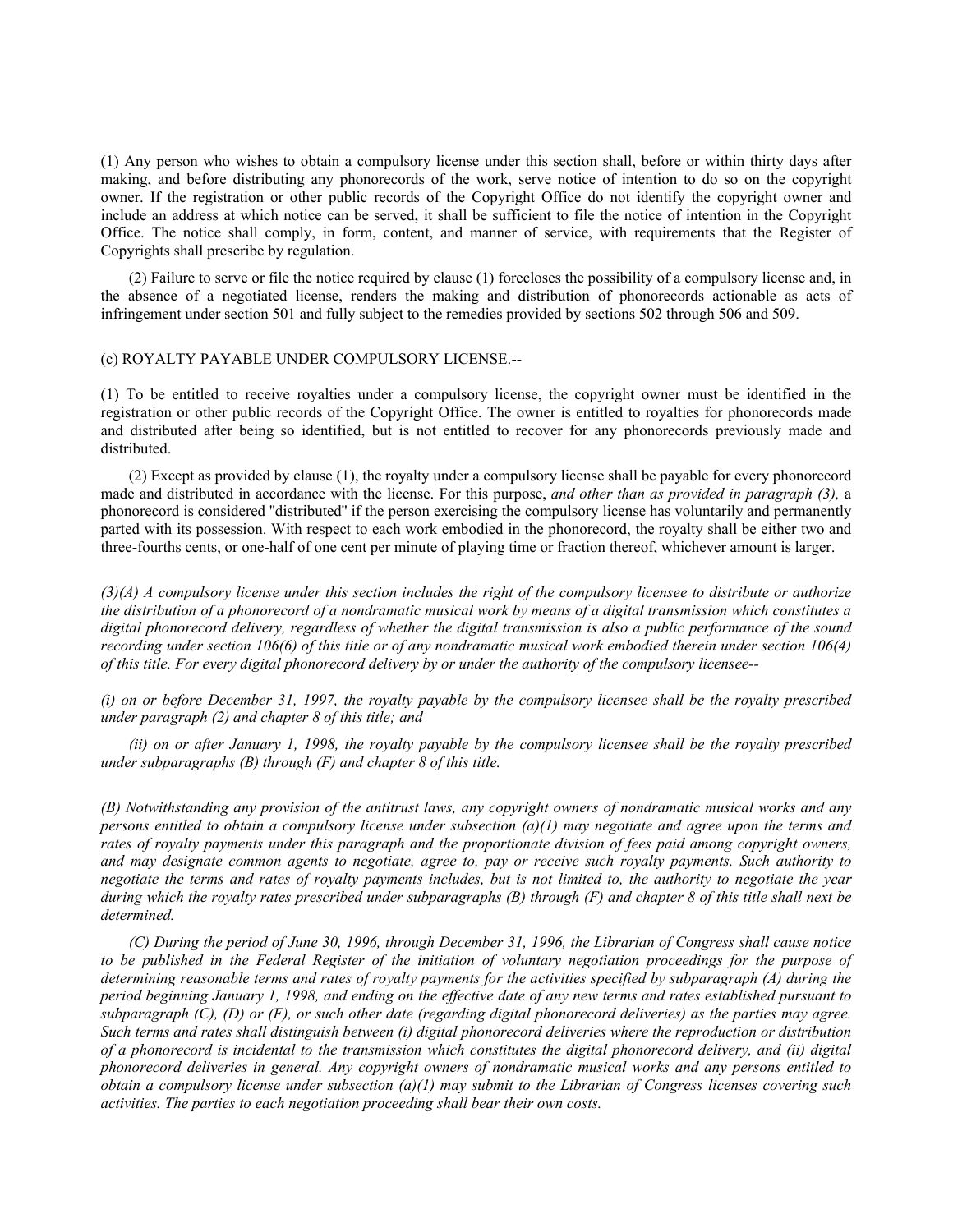*(D) In the absence of license agreements negotiated under subparagraphs (B) and (C), upon the filing of a petition*  in accordance with section  $803(a)(1)$ , the Librarian of Congress shall, pursuant to chapter 8, convene a copyright *arbitration royalty panel to determine and publish in the Federal Register a schedule of rates and terms which, subject to subparagraph (E), shall be binding on all copyright owners of nondramatic musical works and persons entitled to obtain a compulsory license under subsection (a)(1) during the period beginning January 1, 1998, and ending on the effective date of any new terms and rates established pursuant to subparagraph (C), (D) or (F), or such other date (regarding digital phonorecord deliveries) as may be determined pursuant to subparagraphs (B) and (C). Such terms and rates shall distinguish between (i) digital phonorecord deliveries where the reproduction or distribution of a phonorecord is incidental to the transmission which constitutes the digital phonorecord delivery, and (ii) digital phonorecord deliveries in general. In addition to the objectives set forth in section 801(b)(1), in establishing such rates and terms, the copyright arbitration royalty panel may consider rates and terms under voluntary license agreements negotiated as provided in subparagraphs (B) and (C). The royalty rates payable for a compulsory license for a digital phonorecord delivery under this section shall be established de novo and no precedential effect shall be given to the amount of the royalty payable by a compulsory licensee for digital phonorecord deliveries on or before December 31, 1997. The Librarian of Congress shall also establish requirements by which copyright owners may receive reasonable notice of the use of their works under this section, and under which records of such use shall be kept and made available by persons making digital phonorecord deliveries.*

*(E)(i) License agreements voluntarily negotiated at any time between one or more copyright owners of nondramatic musical works and one or more persons entitled to obtain a compulsory license under subsection (a)(1) shall be given effect in lieu of any determination by the Librarian of Congress. Subject to clause (ii), the royalty rates determined pursuant to subparagraph (C), (D) or (F) shall be given effect in lieu of any contrary royalty rates specified in a contract pursuant to which a recording artist who is the author of a nondramatic musical work grants a license under that person's exclusive rights in the musical work under sections 106(1) and (3) or commits another person to grant a license in that musical work under sections 106(1) and (3), to a person desiring to fix in a tangible medium of expression a sound recording embodying the musical work.*

*(ii) The second sentence of clause (i) shall not apply to--*

*(I) a contract entered into on or before June 22, 1995, and not modified thereafter for the purpose of reducing the royalty rates determined pursuant to subparagraph (C), (D) or (F) or of increasing the number of musical works within the scope of the contract covered by the reduced rates, except if a contract entered into on or before June 22, 1995, is modified thereafter for the purpose of increasing the number of musical works within the scope of the contract, any contrary royalty rates specified in the contract shall be given effect in lieu of royalty rates determined pursuant to subparagraph (C), (D) or (F) for the number of musical works within the scope of the contract as of June 22, 1995; and*

*(II) a contract entered into after the date that the sound recording is fixed in a tangible medium of expression substantially in a form intended for commercial release, if at the time the contract is entered into, the recording artist retains the right to grant licenses as to the musical work under sections 106(1) and 106(3).*

*(F) The procedures specified in subparagraphs (C) and (D) shall be repeated and concluded, in accordance with regulations that the Librarian of Congress shall prescribe, in each fifth calendar year after 1997, except to the extent that different years for the repeating and concluding of such proceedings may be determined in accordance with subparagraphs (B) and (C).*

*(G) Except as provided in section 1002(e) of this title, a digital phonorecord delivery licensed under this paragraph shall be accompanied by the information encoded in the sound recording, if any, by or under the authority of the copyright owner of that sound recording, that identifies the title of the sound recording, the featured recording artist*  who performs on the sound recording, and related information, including information concerning the underlying *musical work and its writer.*

*(H)(i) A digital phonorecord delivery of a sound recording is actionable as an act of infringement under section 501, and is fully subject to the remedies provided by sections 502 through 506 and section 509, unless--*

*(I) the digital phonorecord delivery has been authorized by the copyright owner of the sound recording; and*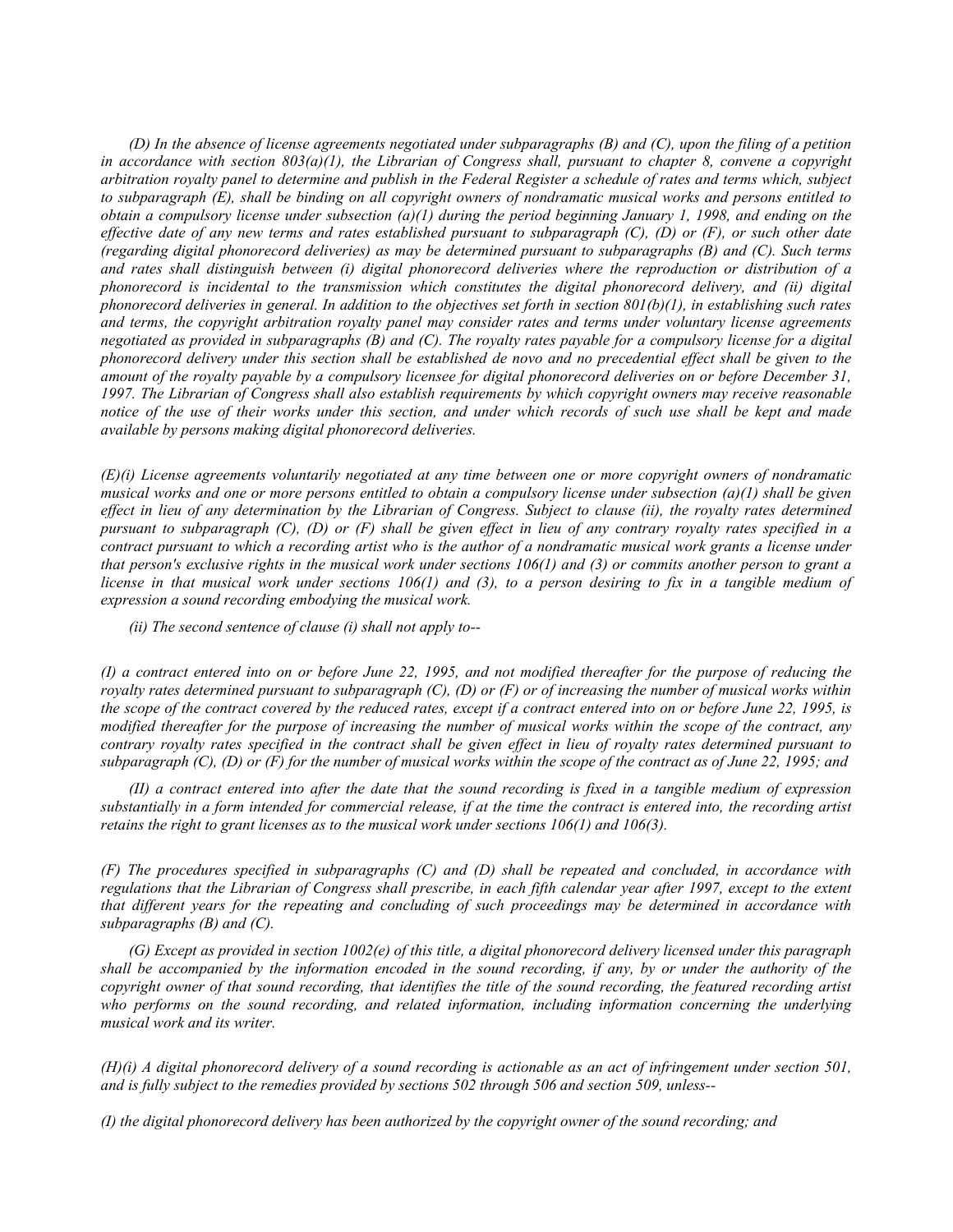*(II) the owner of the copyright in the sound recording or the entity making the digital phonorecord delivery has obtained a compulsory license under this section or has otherwise been authorized by the copyright owner of the musical work to distribute or authorize the distribution, by means of a digital phonorecord delivery, of each musical work embodied in the sound recording.*

*(ii) Any cause of action under this subparagraph shall be in addition to those available to the owner of the copyright in the nondramatic musical work under subsection (c)(6) and section 106(4) and the owner of the copyright in the sound recording under section 106(6).*

*(I) The liability of the copyright owner of a sound recording for infringement of the copyright in a nondramatic musical*  work embodied in the sound recording shall be determined in accordance with applicable law, except that the owner of *a copyright in a sound recording shall not be liable for a digital phonorecord delivery by a third party if the owner of the copyright in the sound recording does not license the distribution of a phonorecord of the nondramatic musical work.*

*(J) Nothing in section 1008 shall be construed to prevent the exercise of the rights and remedies allowed by this paragraph, paragraph (6), and chapter 5 in the event of a digital phonorecord delivery, except that no action alleging infringement of copyright may be brought under this title against a manufacturer, importer or distributor of a digital audio recording device, a digital audio recording medium, an analog recording device, or an analog recording medium, or against a consumer, based on the actions described in such section.*

*(K) Nothing in this section annuls or limits (i) the exclusive right to publicly perform a sound recording or the musical work embodied therein, including by means of a digital transmission, under sections 106(4) and 106(6), (ii) except for compulsory licensing under the conditions specified by this section, the exclusive rights to reproduce and distribute the sound recording and the musical work embodied therein under sections 106(1) and 106(3), including by means of a digital phonorecord delivery, or (iii) any other rights under any other provision of section 106, or remedies available under this title, as such rights or remedies exist either before or after the date of enactment of the Digital Performance Right in Sound Recordings Act of 1995.*

*(L) The provisions of this section concerning digital phonorecord deliveries shall not apply to any exempt transmissions or retransmissions under section 114(d)(1). The exemptions created in section 114(d)(1) do not expand or reduce the rights of copyright owners under section 106 (1) through (5) with respect to such transmissions and retransmissions.*

[O>(3)<O] (4) A compulsory license under this section includes the right of the maker of a phonorecord of a nondramatic musical work under subsection  $(a)(1)$  to distribute or authorize distribution of such phonorecord by rental, lease, or lending (or by acts or practices in the nature of rental, lease, or lending). In addition to any royalty payable under clause (2) and *chapter 8* of this title, a royalty shall be payable by the compulsory licensee for every act of distribution of a phonorecord by or in the nature of rental, lease, or lending, by or under the authority of the compulsory licensee. With respect to each nondramatic musical work embodied in the phonorecord, the royalty shall be a proportion of the revenue received by the compulsory licensee from every such act of distribution of the phonorecord under this clause equal to the proportion of the revenue received by the compulsory licensee from distribution of the phonorecord under clause (2) that is payable by a compulsory licensee under that clause and under chapter 8. The Register of Copyrights shall issue regulations to carry out the purpose of this clause.

[O>(4)<O] *(5)* Royalty payments shall be made on or before the twentieth day of each month and shall include all royalties for the month next preceding. Each monthly payment shall be made under oath and shall comply with requirements that the Register of Copyrights shall prescribe by regulation. The Register shall also prescribe regulations under which detailed cumulative annual statements of account, certified by a certified public accountant, shall be filed for every compulsory license under this section. The regulations covering both the monthly and the annual statements of account shall prescribe the form, content, and manner of certification with respect to the number of records made and the number of records distributed.

 $[O>(5)$  (6) If the copyright owner does not receive the monthly payment and the monthly and annual statements of account when due, the owner may give written notice to the licensee that, unless the default is remedied within thirty days from the date of the notice, the compulsory license will be automatically terminated. Such termination renders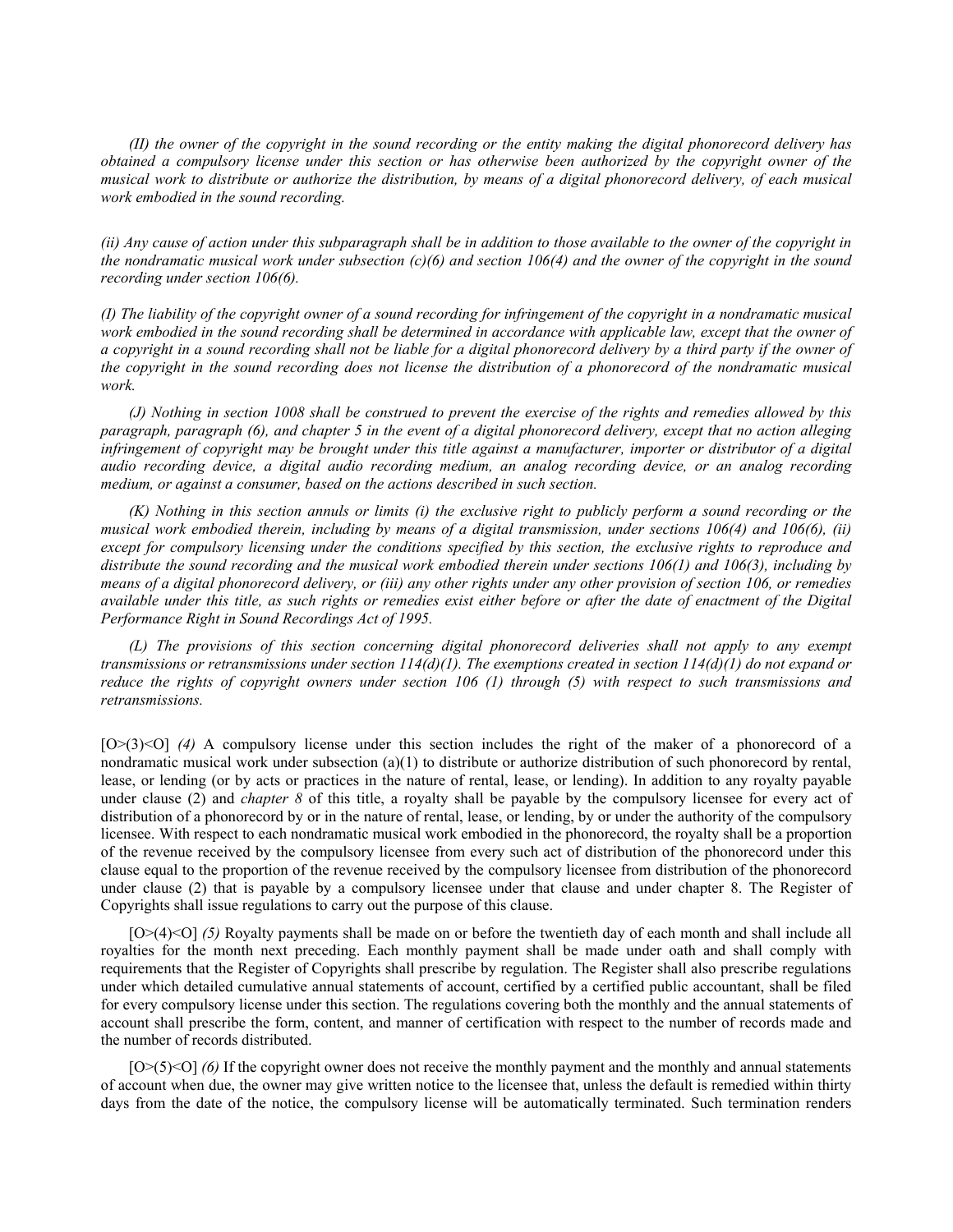either the making or the distribution, or both, of all phonorecords for which the royalty has not been paid, actionable as acts of infringement under section 501 and fully subject to the remedies provided by sections 502 through 506 and 509.

*(d) DEFINITION.--As used in this section, the following term has the following meaning: A ''digital phonorecord delivery'' is each individual delivery of a phonorecord by digital transmission of a sound recording which results in a specifically identifiable reproduction by or for any transmission recipient of a phonorecord of that sound recording, regardless of whether the digital transmission is also a public performance of the sound recording or any nondramatic musical work embodied therein. A digital phonorecord delivery does not result from a real-time, non-interactive subscription transmission of a sound recording where no reproduction of the sound recording or the musical work embodied therein is made from the inception of the transmission through to its receipt by the transmission recipient in order to make the sound recording audible.*

# **§ 119. Limitations on exclusive rights: Secondary transmissions of superstations and network stations for private home viewing.**

(a) SECONDARY TRANSMISSIONS BY SATELLITE CARRIERS.--

(1) SUPERSTATIONS.--Subject to the provisions of paragraphs (3), (4), and (6) of this subsection *and section 114(d)*, secondary transmissions of a primary transmission made by a superstation and embodying a performance or display of a work shall be subject to statutory licensing under this section if the secondary transmission is made by a satellite carrier to the public for private home viewing, and the carrier makes a direct or indirect charge for each retransmission service to each household receiving the secondary transmission or to a distributor that has contracted with the carrier for direct or indirect delivery of the secondary transmission to the public for private home viewing.

# (2) NETWORK STATIONS.--

(A) IN GENERAL.--Subject to the provisions of subparagraphs (B) and (C) of this paragraph and paragraphs (3), (4), (5), and (6) of this subsection, *and section 114(d)* secondary transmissions of programming contained in a primary transmission made by a network station and embodying a performance or display of a work shall be subject to statutory licensing under this section if the secondary transmission is made by a satellite carrier to the public for private home viewing, and the carrier makes a direct or indirect charge for such retransmission service to each subscriber receiving the secondary transmission.

\* \* \* \* \*

# **§ 801. Copyright arbitration royalty panels: Establishment and purpose.**

(a) ESTABLISHMENT.--The Librarian of Congress, upon the recommendation of the Register of Copyrights, is authorized to appoint and convene copyright arbitration royalty panels.

(b) PURPOSES.--Subject to the provisions of this chapter, the purposes of the copyright arbitration royalty panels shall be--

(1) to make determinations concerning the adjustment of reasonable copyright royalty rates as provided in sections [O>115<O] *114, 115*, and 116, and to make determinations as to reasonable terms and rates of royalty payments as provided in section 118. The rates applicable under sections [O>115<O] *114, 115,* and 116 shall be calculated to achieve the following objectives:

(A) To maximize the availability of creative works to the public;

(B) To afford the copyright owner a fair return for his creative work and the copyright user a fair income under existing economic conditions;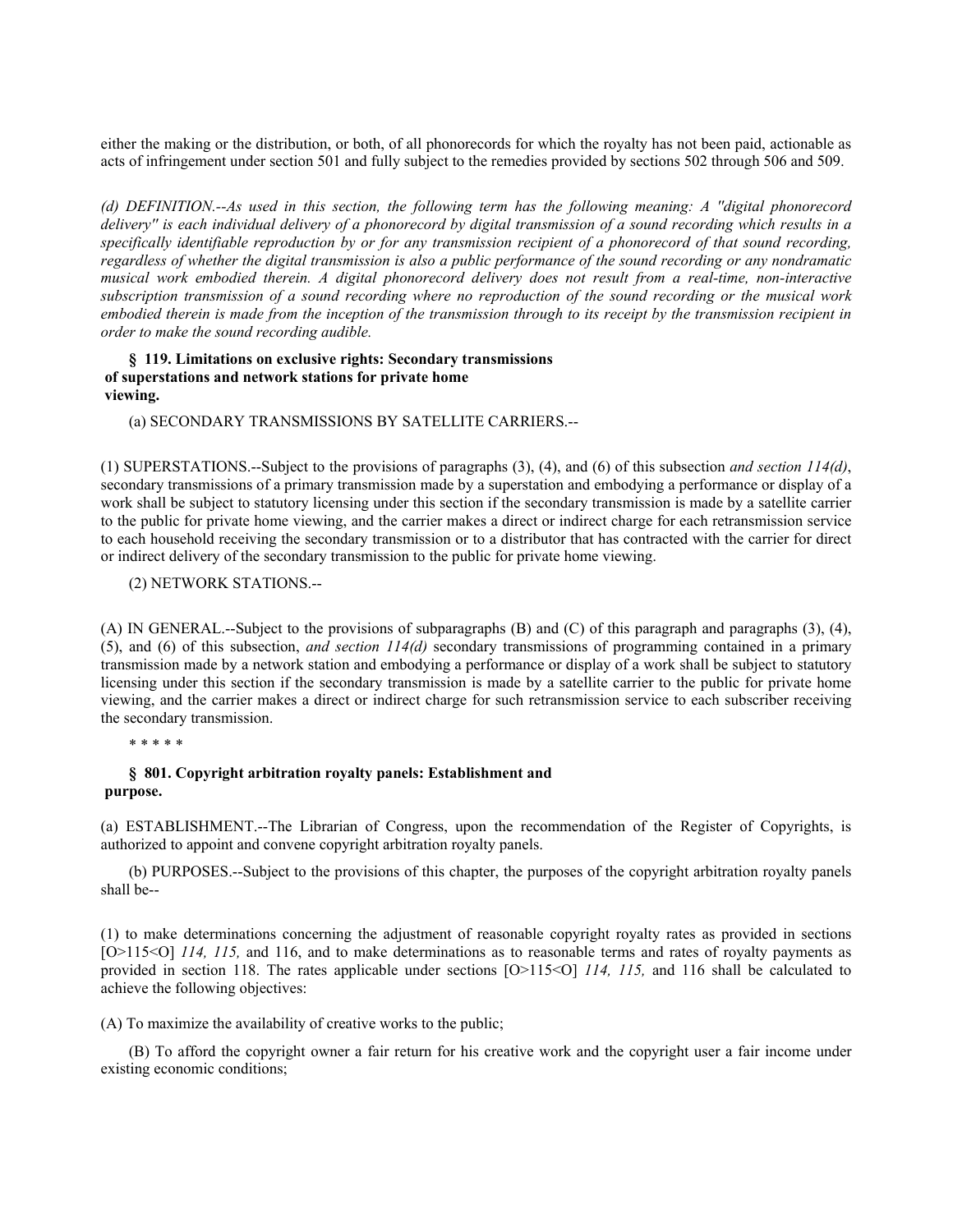(C) To reflect the relative roles of the copyright owner and the copyright user in the product made available to the public with respect to relative creative contribution, technological contribution, capital investment, cost, risk, and contribution to the opening of new markets for creative expression and media for their communication; and

(D) To minimize any disruptive impact on the structure of the industries involved and on generally prevailing industry practices.

(2) to make determinations concerning the adjustment of the copyright royalty rates in section 111 solely in accordance with the following provisions:

(A) The rates established by section  $111(d)(1)(B)$  may be adjusted to reflect (i) national monetary inflation or deflation or (ii) changes in the average rates charged cable subscribers for the basic service of providing secondary transmissions to maintain the real constant dollar level of the royalty fee per subscriber which existed as of the date of enactment of this Act: *Provided,* That if the average rates charged cable system subscribers for the basic service of providing secondary transmissions are changed so that the average rates exceed national monetary inflation, no change in the rates established by section 111(d)(1)(B) shall be permitted: *And provided further,* That no increase in the royalty fee shall be permitted based on any reduction in the average number of distant signal equivalents per subscriber. The copyright arbitration royalty panels may consider all factors relating to the maintenance of such level of payments including, as an extenuating factor, whether the cable industry has been restrained by subscriber rate regulating authorities from increasing the rates for the basic service of providing secondary transmissions.

(B) In the event that the rules and regulations of the Federal Communications Commission are amended at any time after April 15, 1976, to permit the carriage by cable systems of additional television broadcast signals beyond the local service area of the primary transmitters of such signals, the royalty rates established by section  $111(d)(1)(B)$  may be adjusted to insure that the rates for the additional distant signal equivalents resulting from such carriage are reasonable in the light of the changes effected by the amendment to such rules and regulations. In determining the reasonableness of rates proposed following an amendment of Federal Communications Commission rules and regulations, the copyright arbitration royalty panels shall consider, among other factors, the economic impact on copyright owners and users: *Provided,* That no adjustment in royalty rates shall be made under this subclause with respect to any distant signal equivalent or fraction thereof represented by (i) carriage of any signal permitted under the rules and regulations of the Federal Communications Commission in effect on April 15, 1976, or the carriage of a signal of the same type (that is, independent, network, or noncommercial educational) substituted for such permitted signal, or (ii) a television broadcast signal first carried after April 15, 1976, pursuant to an individual waiver of the rules and regulations of the Federal Communications Commission, as such rules and regulations were in effect on April 15, 1976.

(C) In the event of any change in the rules and regulations of the Federal Communications Commission with respect to syndicated and sports program exclusivity after April 15, 1976, the rates established by section  $111(d)(1)(B)$ may be adjusted to assure that such rates are reasonable in light of the changes to such rules and regulations, but any such adjustment shall apply only to the affected television broadcast signals carried on those systems affected by the change.

(D) The gross receipts limitations established by section  $111(d)(1)(C)$  and (D) shall be adjusted to reflect national monetary inflation or deflation or changes in the average rates charged cable system subscribers for the basic service of providing secondary transmissions to maintain the real constant dollar value of the exemption provided by such section; and the royalty rate specified therein shall not be subject to adjustment; and

(3) to distribute royalty fees deposited with the Register of Copyrights under sections 111, 116, 119(b), and 1003, and to determine, in cases where controversy exists, the distribution of such fees.

(c) RULINGS.--The Librarian of Congress, upon the recommendation of the Register of Copyrights, may, before a copyright arbitration royalty panel is convened, make any necessary procedural or evidentiary rulings that would apply to the proceedings conducted by such panel.

(d) ADMINISTRATIVE SUPPORT OF COPYRIGHT ARBITRATION ROYALTY PANELS.--The Library of Congress, upon the recommendation of the Register of Copyrights, shall provide the copyright arbitration royalty panels with the necessary administrative services related to proceedings under this chapter.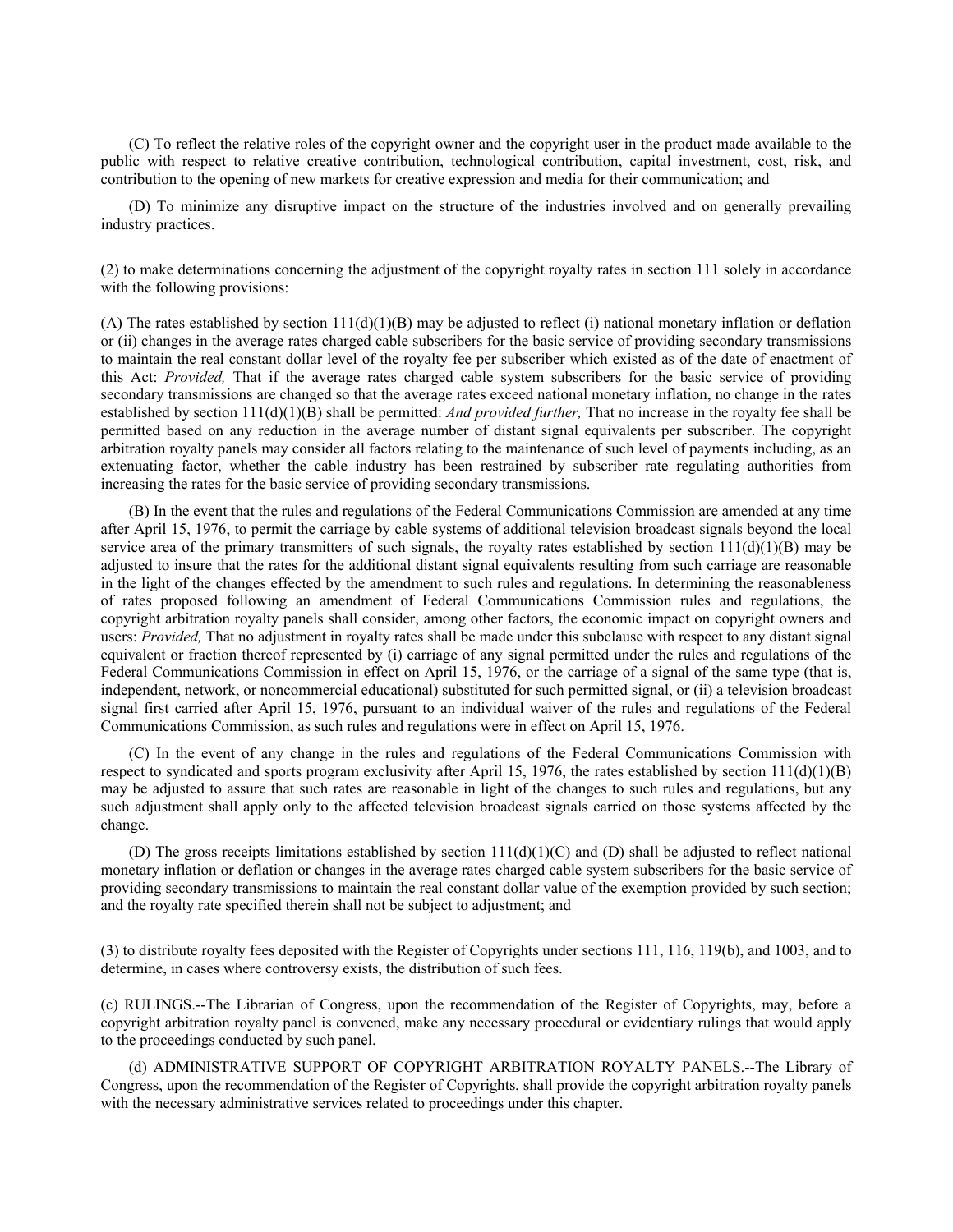# **§ 802. Membership and proceedings of copyright arbitration royalty panels.**

(a) COMPOSITION OF COPYRIGHT ARBITRATION ROYALTY PANELS.--A copyright arbitration royalty panel shall consist of 3 arbitrators selected by the Librarian of Congress pursuant to subsection (b).

(b) SELECTION OF ARBITRATION PANEL.--Not later than 10 days after publication of a notice in the Federal Register initiating an arbitration proceeding under section 803, and in accordance with procedures specified by the Register of Copyrights, the Librarian of Congress shall, upon the recommendation of the Register of Copyrights, select 2 arbitrators from lists provided by professional arbitration associations. Qualifications of the arbitrators shall include experience in conducting arbitration proceedings and facilitating the resolution and settlement of disputes, and any qualifications which the Librarian of Congress, upon the recommendation of the Register of Copyrights, shall adopt by regulation. The 2 arbitrators so selected shall, within 10 days after their selection, choose a third arbitrator from the same lists, who shall serve as the chairperson of the arbitrators. If such 2 arbitrators fail to agree upon the selection of a third arbitrator, the Librarian of Congress shall promptly select the third arbitrator. The Librarian of Congress, upon the recommendation of the Register of Copyrights, shall adopt regulations regarding standards of conduct which shall govern arbitrators and the proceedings under this chapter.

(c) ARBITRATION PROCEEDINGS.--Copyright arbitration royalty panels shall conduct arbitration proceedings, subject to subchapter II of chapter 5 of title 5, for the purpose of making their determinations in carrying out the purposes set forth in section 801. The arbitration panels shall act on the basis of a fully documented written record, prior decisions of the Copyright Royalty Tribunal, prior copyright arbitration panel determinations, and rulings by the Librarian of Congress under section 801(c). Any copyright owner who claims to be entitled to royalties under [O>section 111, 116, or 119,<0] *section 111, 114, 116, or 119, any person entitled to a compulsory license under section 114(d), any person entitled to a compulsory license under section 115,* or any interested copyright party who claims to be entitled to royalties under section 1006, may submit relevant information and proposals to the arbitration panels in proceedings applicable to such copyright owner or interested copyright party, and any other person participating in arbitration proceedings may submit such relevant information and proposals to the arbitration panel conducting the proceedings. In ratemaking proceedings, the parties to the proceedings shall bear the entire cost thereof in such manner and proportion as the arbitration panels shall direct. In distribution proceedings, the parties shall bear the cost in direct proportion to their share of the distribution.

(d) PROCEDURES.--Effective on the date of the enactment of the Copyright Royalty Tribunal Reform Act of 1993, the Librarian of Congress shall adopt the rules and regulations set forth in chapter 3 of title 37 of the Code of Federal Regulations to govern proceedings under this chapter. Such rules and regulations shall remain in effect unless and until the Librarian, upon the recommendation of the Register of Copyrights, adopts supplemental or superseding regulations under subchapter II of chapter 5 of title 5.

(e) REPORT TO THE LIBRARIAN OF CONGRESS.--Not later than 180 days after publication of the notice in the Federal Register initiating an arbitration proceeding, the copyright arbitration royalty panel conducting the proceeding shall report to the Librarian of Congress its determination concerning the royalty fee or distribution of royalty fees, as the case may be. Such report shall be accompanied by the written record, and shall set forth the facts that the arbitration panel found relevant to its determination.

(f) ACTION BY LIBRARIAN OF CONGRESS.--Within 60 days after receiving the report of a copyright arbitration royalty panel under subsection (e), the Librarian of Congress, upon the recommendation of the Register of Copyrights, shall adopt or reject the determination of the arbitration panel. The Librarian shall adopt the determination of the arbitration panel unless the Librarian finds that the determination is arbitrary or contrary to the applicable provisions of this title. If the Librarian rejects the determination of the arbitration panel, the Librarian shall, before the end of that 60-day period, and after full examination of the record created in the arbitration proceeding, issue an order setting the royalty fee or distribution of fees, as the case may be. The Librarian shall cause to be published in the Federal Register the determination of the arbitration panel, and the decision of the Librarian (including an order issued under the preceding sentence). The Librarian shall also publicize such determination and decision in such other manner as the Librarian considers appropriate. The Librarian shall also make the report of the arbitration panel and the accompanying record available for public inspection and copying.

(g) JUDICIAL REVIEW.--Any decision of the Librarian of Congress under subsection (f) with respect to a determination of an arbitration panel may be appealed, by any aggrieved party who would be bound by the determination, to the United States Court of Appeals for the District of Columbia Circuit, within 30 days after the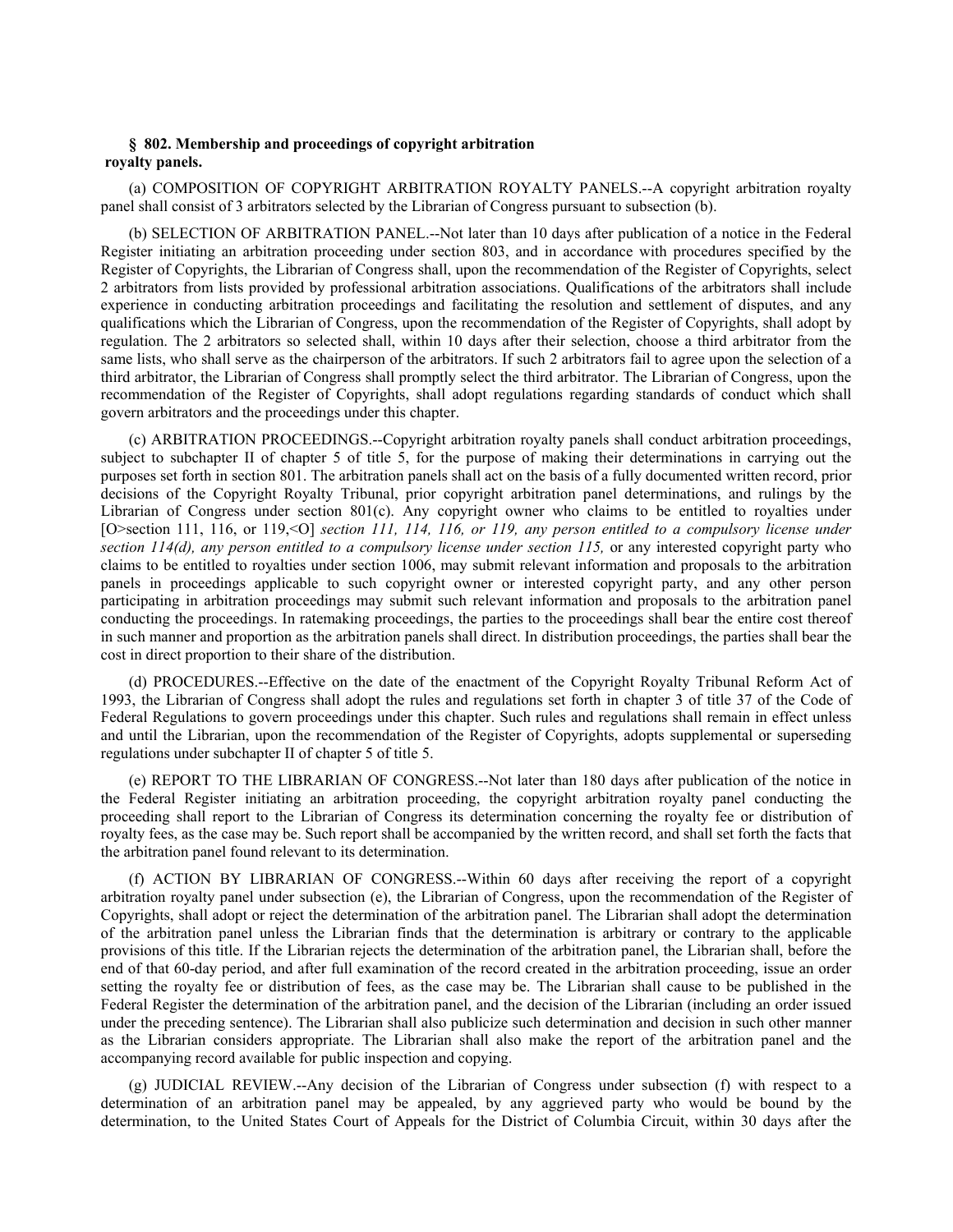publication of the decision in the Federal Register. If no appeal is brought within such 30-day period, the decision of the Librarian is final, and the royalty fee or determination with respect to the distribution of fees, as the case may be, shall take effect as set forth in the decision. The pendency of an appeal under this paragraph shall not relieve persons obligated to make royalty payments under sections 111, *114,* 115, 116, 118, 119, or 1003 who would be affected by the determination on appeal to deposit the statement of account and royalty fees specified in those sections. The court shall have jurisdiction to modify or vacate a decision of the Librarian only if it finds, on the basis of the record before the Librarian, that the Librarian acted in an arbitrary manner. If the court modifies the decision of the Librarian, the court shall have jurisdiction to enter its own determination with respect to the amount or distribution of royalty fees and costs, to order the repayment of any excess fees, and to order the payment of any underpaid fees, and the interest pertaining respectively thereto, in accordance with its final judgment. The court may further vacate the decision of the arbitration panel and remand the case to the Librarian for arbitration proceedings in accordance with subsection (c).

(h) ADMINISTRATIVE MATTERS.--

(1) DEDUCTION OF COSTS FROM ROYALTY FEES.--The Librarian of Congress and the Register of Copyrights may, to the extent not otherwise provided under this title, deduct from royalty fees deposited or collected under this title the reasonable costs incurred by the Library of Congress and the Copyright Office under this chapter. Such deduction may be made before the fees are distributed to any copyright claimants. If no royalty pool exists from which their costs can be deducted, the Librarian of Congress and the Copyright Office may assess their reasonable costs directly to the parties to the most recent relevant arbitration proceeding.

(2) POSITIONS REQUIRED FOR ADMINISTRATION OF COMPULSORY LICENSING.--Section 307 of the Legislative Branch Appropriations Act, 1994, shall not apply to employee positions in the Library of Congress that are required to be filled in order to carry out section 111, *114,* 115, 116, 118, or 119 or chapter 10.

# **§ 803. Institution and conclusion of proceedings.**

 $(a)(1)$  With respect to proceedings under section  $801(b)(1)$  concerning the adjustment of royalty rates as provided in sections  $[O>115<0]$  *114, 115* and 116, and with respect to proceedings under subparagraphs (A) and (D) of section 801(b)(2), during the calendar years specified in the schedule set forth in paragraphs (2), (3), [O>and (4)<O] *(4) and (5)*, any owner or user of a copyrighted work whose royalty rates are specified by this title, established by the Copyright Royalty Tribunal before the date of the enactment of the Copyright Royalty Tribunal Reform Act of 1993, or established by a copyright arbitration royalty panel after such date of enactment, may file a petition with the Librarian of Congress declaring that the petitioner requests an adjustment of the rate. The Librarian of Congress shall, upon the recommendation of the Register of Copyrights, make a determination as to whether the petitioner has such a significant interest in the royalty rate in which an adjustment is requested. If the Librarian determines that the petitioner has such a significant interest, the Librarian shall cause notice of this determination, with the reasons therefor, to be published in the Federal Register, together with the notice of commencement of proceedings under this chapter.

(2) In proceedings under section  $801(b)(2)(A)$  and (D), a petition described in paragraph (1) may be filed during 1995 and in each subsequent fifth calendar year.

(3) In proceedings under section 801(b)(1) concerning the adjustment of royalty rates as provided in section 115, a petition described in paragraph (1) may be filed in 1997 and in each subsequent tenth calendar year *or as prescribed in section 115(c)(3)(D)*.

 $(4)(A)$  In proceedings under section  $801(b)(1)$  concerning the adjustment of royalty rates as provided in section 116, a petition described in paragraph (1) may be filed at any time within 1 year after negotiated licenses authorized by section 116 are terminated or expire and are not replaced by subsequent agreements.

(B) If a negotiated license authorized by section 116 is terminated or expires and is not replaced by another such license agreement which provides permission to use a quantity of musical works not substantially smaller than the quantity of such works performed on coin-operated phonorecord players during the 1-year period ending March 1, 1989, the Librarian of Congress shall, upon petition filed under paragraph (1) within 1 year after such termination or expiration, convene a copyright arbitration royalty panel. The arbitration panel shall promptly establish an interim royalty rate or rates for the public performance by means of a coin-operated phonorecord player of non-dramatic musical works